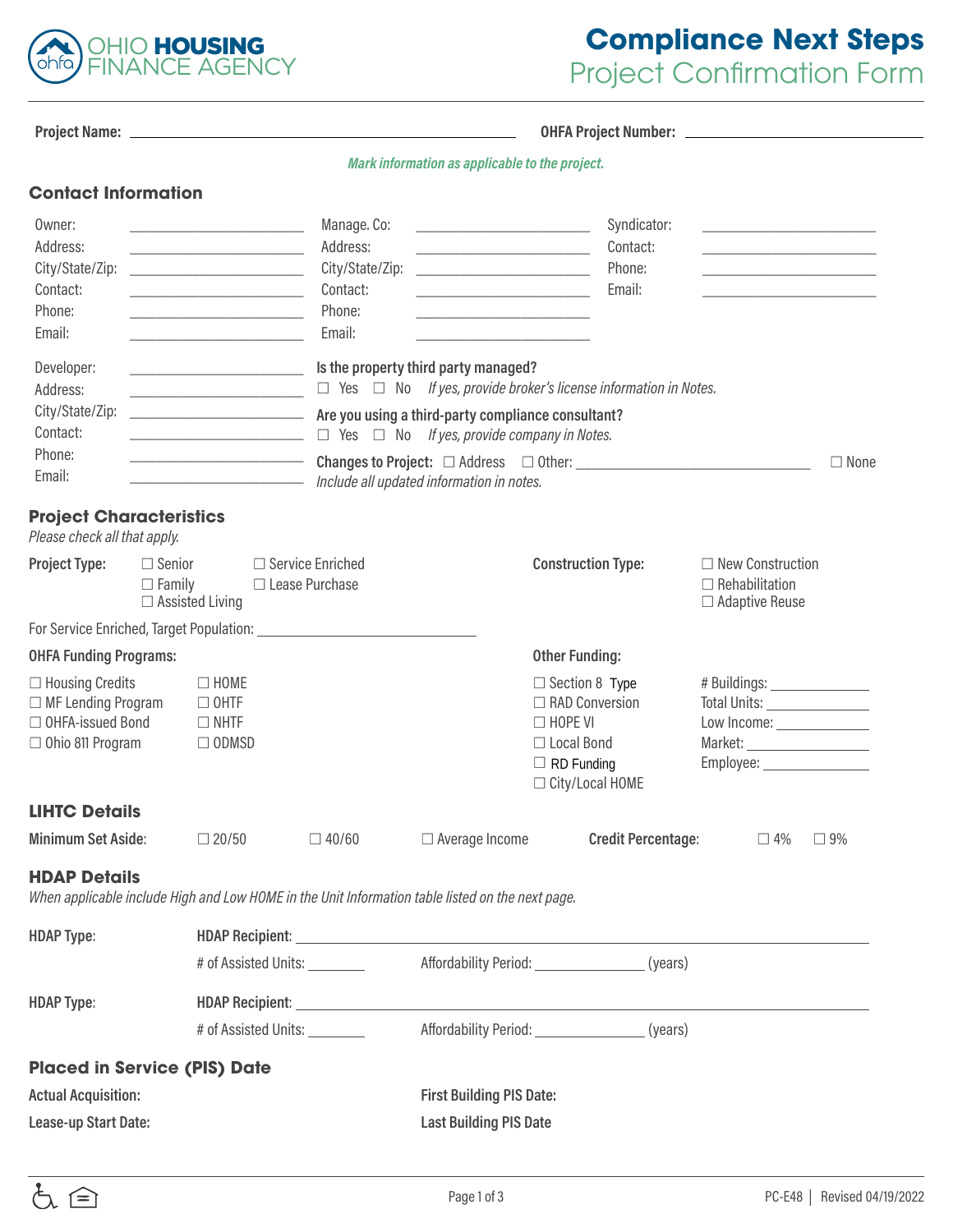

#### **Unit Information**

| # Acces | <b>Rent Restriction %</b> | <b>Income Restriction %</b> | # Bedrooms | # Units |
|---------|---------------------------|-----------------------------|------------|---------|
| Sens    |                           |                             |            |         |
|         |                           |                             |            |         |
|         |                           |                             |            |         |
|         |                           |                             |            |         |
|         |                           |                             |            |         |
| Mobi    |                           |                             |            |         |
|         |                           |                             |            |         |
|         |                           |                             |            |         |
|         |                           |                             |            |         |
|         |                           |                             |            |         |
|         |                           |                             |            |         |

**# Units # Bedrooms Income Restriction % Rent Restriction % # Accessible Units: \_\_\_\_\_\_\_\_\_** sory Unit Addresses/Numbers:

ility Unit Addresses/Numbers:

## **Utility Allowance (UA) Information**

**Type**: **Effective Date of UA**:

If Multiple UA types, please describe:

#### **Amount of Allowance:**

*Provide amount for each utility type with an allowance & include bedrooms & unit style (if applicable).*

| <b>BR</b> | <b>Unit Style</b> | Gas | <b>Electric</b> | Water | <b>Sewer</b> | <b>Trash</b> | Other: |
|-----------|-------------------|-----|-----------------|-------|--------------|--------------|--------|
|           |                   |     |                 |       |              |              |        |
|           |                   |     |                 |       |              |              |        |
|           |                   |     |                 |       |              |              |        |
|           |                   |     |                 |       |              |              |        |
|           |                   |     |                 |       |              |              |        |
|           |                   |     |                 |       |              |              |        |
|           |                   |     |                 |       |              |              |        |

## **Supportive Services**

|                                                      |                                                   |  |                                                                                                                                                                                                                                |  |                             |  | per week: _____________                                  |  |
|------------------------------------------------------|---------------------------------------------------|--|--------------------------------------------------------------------------------------------------------------------------------------------------------------------------------------------------------------------------------|--|-----------------------------|--|----------------------------------------------------------|--|
|                                                      |                                                   |  |                                                                                                                                                                                                                                |  |                             |  |                                                          |  |
|                                                      |                                                   |  | Describe services to be offered: Letters and the services of the services of the services of the services of the services of the services of the services of the services of the services of the services of the services of t |  |                             |  |                                                          |  |
| <b>Fair Housing</b>                                  |                                                   |  |                                                                                                                                                                                                                                |  |                             |  |                                                          |  |
| <b>Affirmative Fair Housing Marketing Plan Type:</b> |                                                   |  |                                                                                                                                                                                                                                |  |                             |  |                                                          |  |
| <b>Programs or Services</b> Check all that apply.    |                                                   |  |                                                                                                                                                                                                                                |  |                             |  |                                                          |  |
|                                                      | $\Box$ Case Management $\Box$ Supportive Services |  | □ Video Surveillance                                                                                                                                                                                                           |  | $\Box$ On Site Management   |  | $\Box$ Security Staff Onsite                             |  |
| <b>Unit Features</b> Check all that apply.           |                                                   |  |                                                                                                                                                                                                                                |  |                             |  |                                                          |  |
| $\Box$ Accessible Bathroom                           | $\Box$ Central Air                                |  | $\Box$ Energy Efficient Heating and Cooling                                                                                                                                                                                    |  |                             |  | $\Box$ Security Alarm System $\Box$ Washer/Dryer in unit |  |
| $\Box$ Accessible Units                              | $\Box$ Dishwasher                                 |  | $\Box$ Fully Furnished Units                                                                                                                                                                                                   |  | $\Box$ Washer/Dryer Hook-up |  |                                                          |  |
| $\Box$ Call-For-Aid                                  | $\Box$ Elevators                                  |  | $\Box$ Patio/Deck/Balcony                                                                                                                                                                                                      |  |                             |  |                                                          |  |